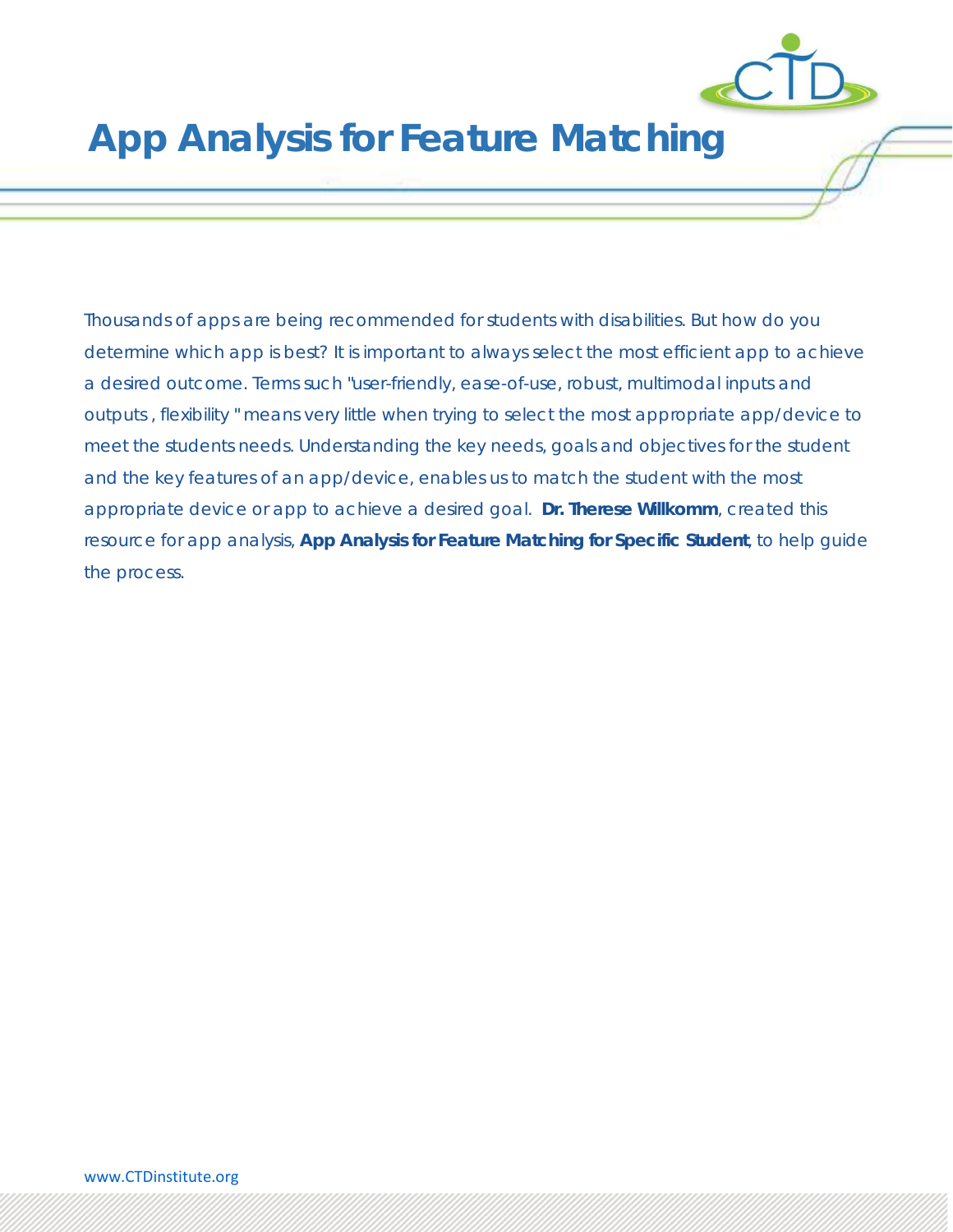# **App Analysis for Feature Matching for Specific Student**

Developed By: Therese Willkomm

Name: \_\_\_\_\_\_\_\_\_\_\_\_\_\_\_\_\_\_\_\_\_\_\_\_\_\_\_ Age: Date: Date:

What is the specific task that the person needs to do: \_\_\_\_\_\_\_\_\_\_\_\_\_\_\_\_\_\_\_\_\_\_\_\_\_\_\_\_\_\_\_\_\_\_\_\_\_\_\_

What are the primary limitations that the person has related to performing the above task.

\_\_\_\_\_\_\_\_\_\_\_\_\_\_\_\_\_\_\_\_\_\_\_\_\_\_\_\_\_\_\_\_\_\_\_\_\_\_\_\_\_\_

Such as: Remembering; reading; writing; seeing; hearing; speaking; organizing; completing tasks on time; cause and effect; relaxation; self regulation and transitioning; reminding; prompting to do a task; sending a message;

\_\_\_\_\_\_\_\_\_\_\_\_\_\_\_\_\_\_\_\_\_\_\_\_\_\_\_\_\_\_\_\_\_\_\_\_\_\_\_\_\_\_ \_\_\_\_\_\_\_\_\_\_\_\_\_\_\_\_\_\_\_\_\_\_\_\_\_\_\_\_\_\_\_\_\_\_\_\_\_\_\_\_\_\_

When completing or doing which activity, In which environment or context does the task need to be performed in :School\_\_\_\_ Employment\_\_\_\_, Home or recreation

What is the recommend app that you are you considering to achieve the above goal, for the person who experiences the specific limitations? -

\_\_\_\_\_\_\_\_\_\_\_\_\_\_\_\_\_\_\_\_\_\_\_\_\_\_\_\_\_\_\_\_\_\_\_\_\_\_\_\_\_\_ \_\_\_\_\_\_\_\_\_\_\_\_\_\_\_\_\_\_\_\_\_\_\_\_\_\_\_\_\_\_\_\_\_\_\_\_\_\_\_\_\_\_

Using the table on the below, circle the Number associated the specific limitations that person experiences.

Then check off what are the required abilities to use the recommended app.

L- limitations of the person

A – required ability to use the recommended app.

| L              | A | <b>Physical, Sensory or Cognitive</b><br><b>Abilities Required to use the App</b> |
|----------------|---|-----------------------------------------------------------------------------------|
| $\mathbf{1}$   |   | Ability to interpret info                                                         |
| $\overline{2}$ |   | Ability to see                                                                    |
| 3              |   | Ability to hear                                                                   |
| 4              |   | Ability to speak                                                                  |
| 5              |   | Ability to be alert and maintain                                                  |
|                |   | consciousness at all times                                                        |
| 6              |   | Coordination                                                                      |
| 7              |   | Stamina                                                                           |
| 8              |   | Ability to move one's head                                                        |
| 9              |   | Ability to sense heat, touch, pain, and<br>pressure                               |
| 10             |   | Ability to lift, reach, and carry with arms                                       |
| 11             |   | Ability in handling and fingering                                                 |
| 12             |   | Ability to use upper extremities                                                  |
| 13             |   | Ability to sit                                                                    |
| 14             |   | Ability to use lower extremities                                                  |
| 15             |   | <b>Balancing</b>                                                                  |
| L              | Α | <b>Environment or Context that the</b>                                            |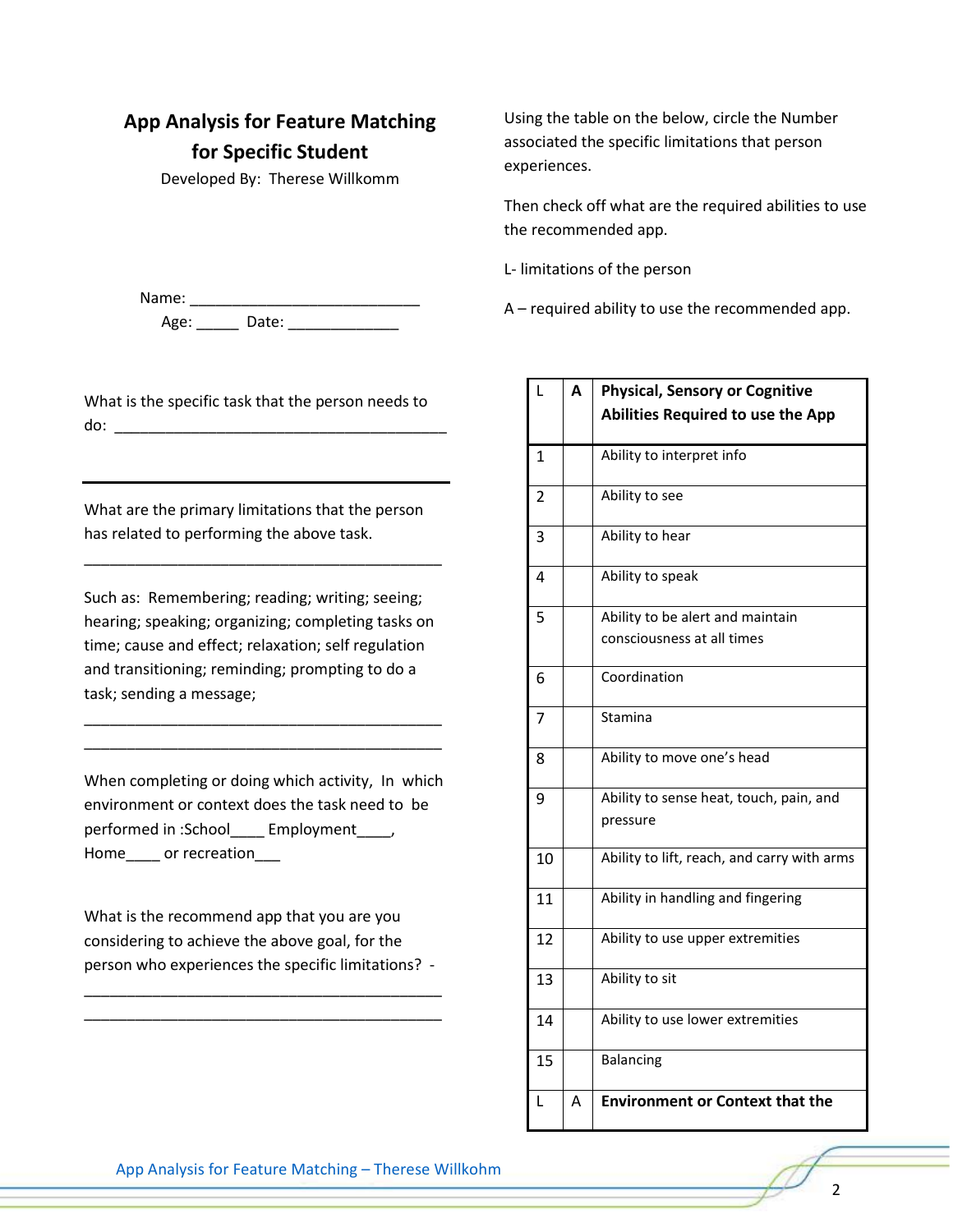| $\mathbf{L}$   | Α | <b>Physical, Sensory or Cognitive</b>                            |
|----------------|---|------------------------------------------------------------------|
|                |   | <b>Abilities Required to use the App</b>                         |
|                |   | Apps will be used                                                |
| $\mathbf{1}$   |   | Indoors                                                          |
| $\overline{2}$ |   | Outdoors                                                         |
| 3              |   | In Extreme heat                                                  |
| 4              |   | in extreme cold                                                  |
| 5              |   | in humid or wet conditions                                       |
| 6              |   | in a noise environment                                           |
| $\overline{7}$ |   | In an environment that has lots of<br>vibration                  |
| 8              |   | around mechanical or electrical hazards                          |
| 9              |   | Sitting At a table, desk, or office<br>environment               |
| 10             |   | Laying or sitting On the floor                                   |
| 11             |   | In or around radiant energy - sun                                |
| 12             |   | in or around electro mechanical field                            |
| 13             |   | In, on, or around objects or vehicles that<br>move               |
| 14             |   | In a designated "clean" room                                     |
| 15             |   | In bed, or a recliner                                            |
| 16             |   | On elevated surfaces                                             |
| 17             |   | in a poorly lighting                                             |
| 18             |   | in areas with exposure to fumes, odors,<br>dust, mists, or gases |

| L | A | <b>Social and Other Abilities</b><br><b>Required</b> |
|---|---|------------------------------------------------------|
|   |   |                                                      |
| 1 |   | To communicate with or work with                     |
|   |   | others                                               |
| 2 |   | When work around others                              |
| 3 |   | Used independently when alone                        |
| 4 |   | Use when working with a                              |
|   |   | supervisor, or teacher                               |
| 5 |   |                                                      |
| 6 |   | Ability to use during times that do                  |
|   |   | not occur between 8:00 a.m. and                      |
|   |   | 5:00 p.m.                                            |
| 7 |   | Ability to using when wearing or                     |
|   |   | using protective equipment                           |